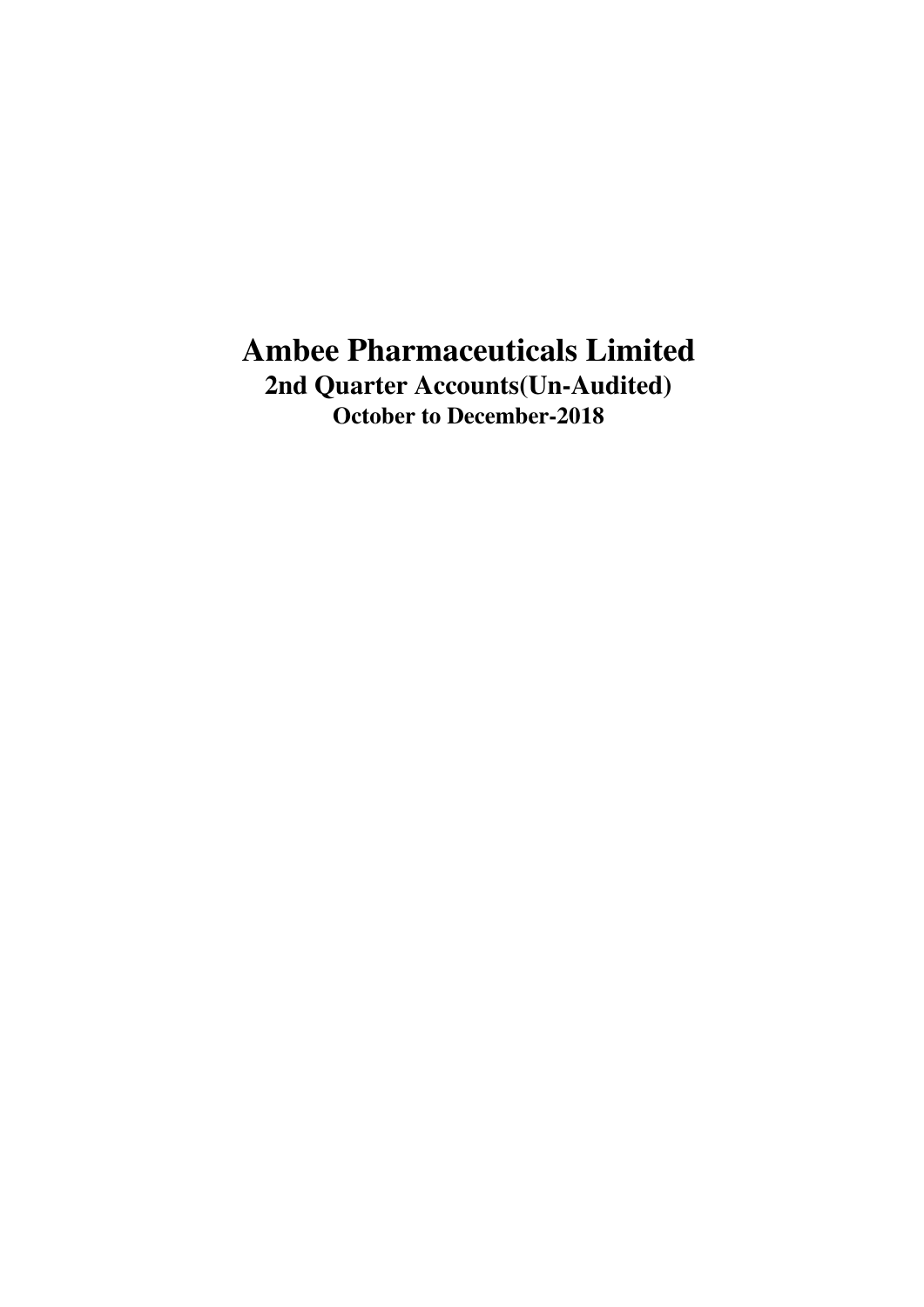*Statement of Financial Position (Un-audited)*

**As at 31st December 2018**

*Taka '000*

|                                                          | <b>Notes</b>            | 31st Dec. 2018 | 30 June.2018 |
|----------------------------------------------------------|-------------------------|----------------|--------------|
| <b>ASSETS</b>                                            |                         |                |              |
| <b>Non-Current Assets:</b>                               |                         | 113,040        | 116,619      |
| Property, Plant & Equipment -Carrying Value              | $\mathbf{3}$            | 113,040        | 116,619      |
| <b>Current Assets:</b>                                   |                         | 327,530        | 327,266      |
| <b>Inventories</b>                                       | $\overline{\mathbf{4}}$ | 153,734        | 153,950      |
| <b>Trade Receivable</b>                                  |                         | 71,623         | 72,552       |
| Advances, Deposits and Pre-payments                      | 5                       | 90,133         | 88,104       |
| Cash and Cash Equivalents                                | 6                       | 12,040         | 12,659       |
| <b>Total Assets</b>                                      |                         | 440,570        | 443,885      |
| <b>EQUITY AND LIABILITIES</b>                            |                         |                |              |
| <b>Capital and Reserves:</b>                             |                         | 58,502         | 61,643       |
| Share Capital                                            |                         | 24,000         | 24,000       |
| Tax-Holiday Reserve                                      |                         | 5,134          | 5,134        |
| Retained Earnings- As per statement of changes in equity |                         | 29,368         | 32,509       |
| <b>Non-Current Liabilities:</b>                          |                         | 10,462         | 13,970       |
| Deferred Tax Liabilities (Annexure-A)                    |                         | 7,272          | 7,354        |
| Lease Finance (Non-Current Portion)                      | 7(A)                    | 3,190          | 6,616        |
| <b>Current Liabilities and Provisions:</b>               |                         | 371,606        | 368,272      |
| Short Term Credit Facility                               |                         | 112,535        | 103,575      |
| Lease Finance (Current Portion)                          | 7(B)                    | 7,581          | 8,138        |
| Liabilities for Goods and Others                         |                         | 10,710         | 10,024       |
| Liabilities for expenses                                 |                         | 9,872          | 10,064       |
| Liabilities for Other Finance                            |                         | 178,607        | 185,231      |
| Provision for Income Tax                                 |                         | 38,643         | 37,525       |
| Workers Profit Participation Fund                        |                         | 6,677          | 6,719        |
| <b>Unclaimed Dividend</b>                                |                         | 6,980          | 6,995        |
| <b>Total Equity And Liabilities</b>                      |                         | 440,570        | 443,885      |
| Net Asset Value per share (NAV)                          |                         | 24.38          | 25.68        |

**Sd/- Sd/-** (Aziz Mohammad Bhai) (Nurjehan Hudda) (Naureen Aziz Mohammad Bhai) Chairman Director Managing Director**Sd/-**

**Sd/- Sd/-** (A.K.M. Khairul Aziz) (Jahangir Alam) Chief Financial Officer

Dhaka 29th January, 2019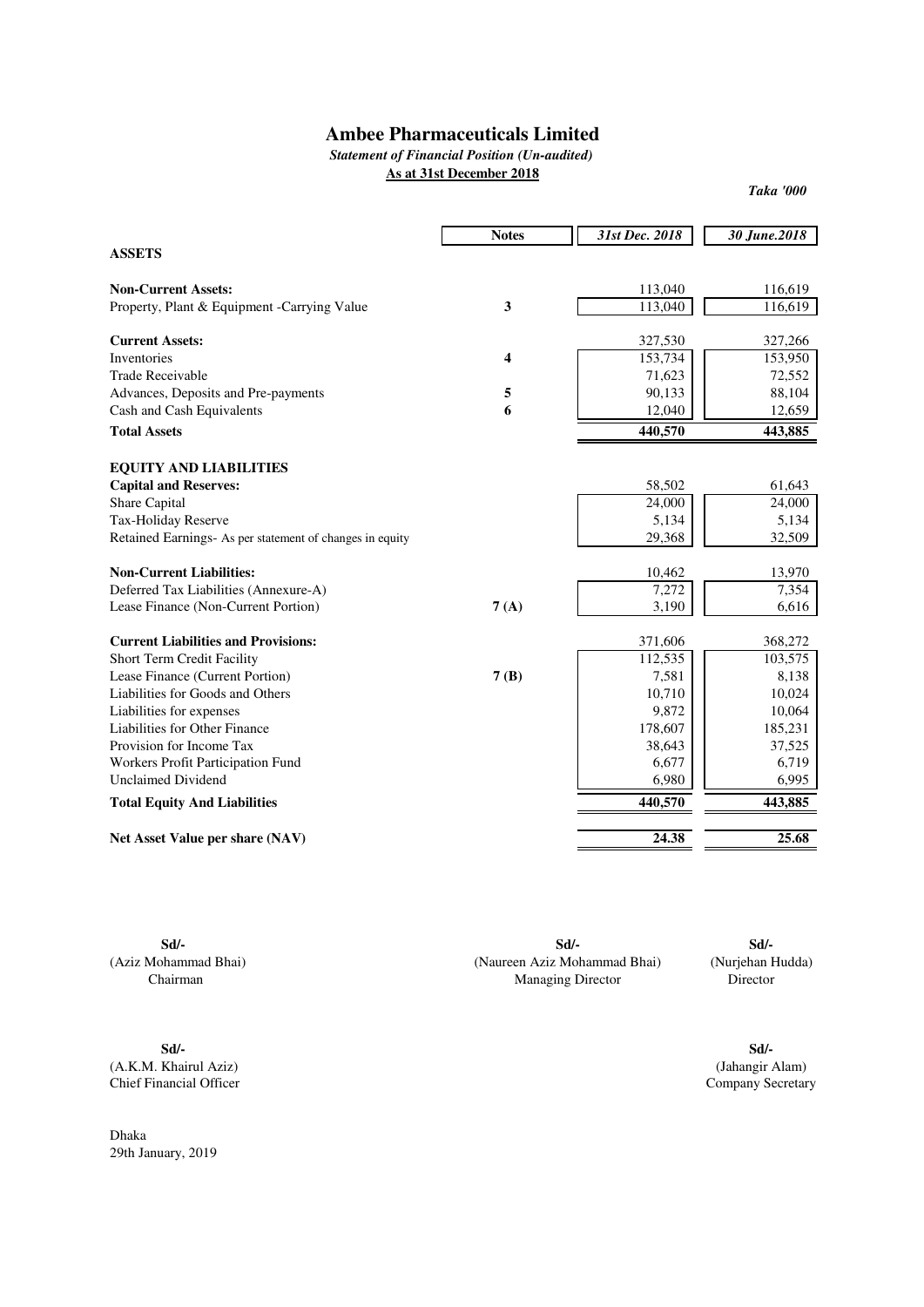## **Ambee Pharmaceuticals Limited Statement of Comprehensive Income** *For the 2nd Quarter ended 31st December 2018* **(Unaudited)**

|                                           | <b>Note</b> | <b>July-Dec</b> 18 | July-Dec 17 | Oct-Dec 18 | <b>Taka '000</b><br>Oct-Dec 17 |
|-------------------------------------------|-------------|--------------------|-------------|------------|--------------------------------|
| <b>Revenue (Turnover) from Net Sales</b>  |             | 173,095            | 178,353     | 87,050     | 90,321                         |
| Cost of Goods Sold                        | 8           | (85,350)           | (87, 861)   | (46, 022)  | (47, 793)                      |
| <b>Gross Profit</b>                       |             | 87,745             | 90,492      | 41,027     | 42,528                         |
| <b>Operating Expenses:</b>                |             | (78, 723)          | (79, 198)   | (36, 540)  | (37,980)                       |
| <b>Administrative Expenses</b>            | 9           | (12, 692)          | (12,611)    | (8, 489)   | (8,995)                        |
| Marketing and Selling Expenses            | 10          | (66, 031)          | (66, 587)   | (28, 051)  | (28,985)                       |
| <b>Profit for Operation</b>               |             | 9,022              | 11,294      | 4,487      | 4,548                          |
| <b>Financial Expenses</b>                 |             | (3,572)            | (6,369)     | (1,743)    | (1,877)                        |
| <b>Profit Before Contribution to WPPF</b> |             | 5,450              | 4,925       | 2,744      | 2,671                          |
| <b>Contribution to WPPF</b>               |             | (272)              | (246)       | (137)      | (134)                          |
| Net Profit before income-tax              |             | 5,177              | 4,679       | 2,607      | 2,537                          |
| <b>Provision for income -tax</b>          |             | (1,118)            | (922)       | (570)      | (570)                          |
| <b>Current Tax</b>                        |             | (1,294)            | (1, 157)    | (652)      | (622)                          |
| Deferred Tax Income/ (Expenses)           |             | 176                | 235         | 82         | 52                             |
| <b>Net Profit after income-tax</b>        |             | 4,059              | 3,757       | 2,037      | 1,968                          |
| <b>Number of Shares</b>                   |             | 2,400              | 2,400       | 2,400      | 2,400                          |
| <b>Earnings Per Share (EPS)</b>           | 11          | 1.69               | 1.57        | 0.85       | 0.82                           |

(Aziz Mohammad Bhai) Chairman

**Sd/- Sd/-** (Naureen Aziz Mohammad Bhai) (Nurjehan Hudda) Managing Director **Sd/-**

**Sd/- Sd/-** (A.K.M. Khairul Aziz) (Jahangir Alam) Chief Financial Officer

Dhaka 29th January, 2019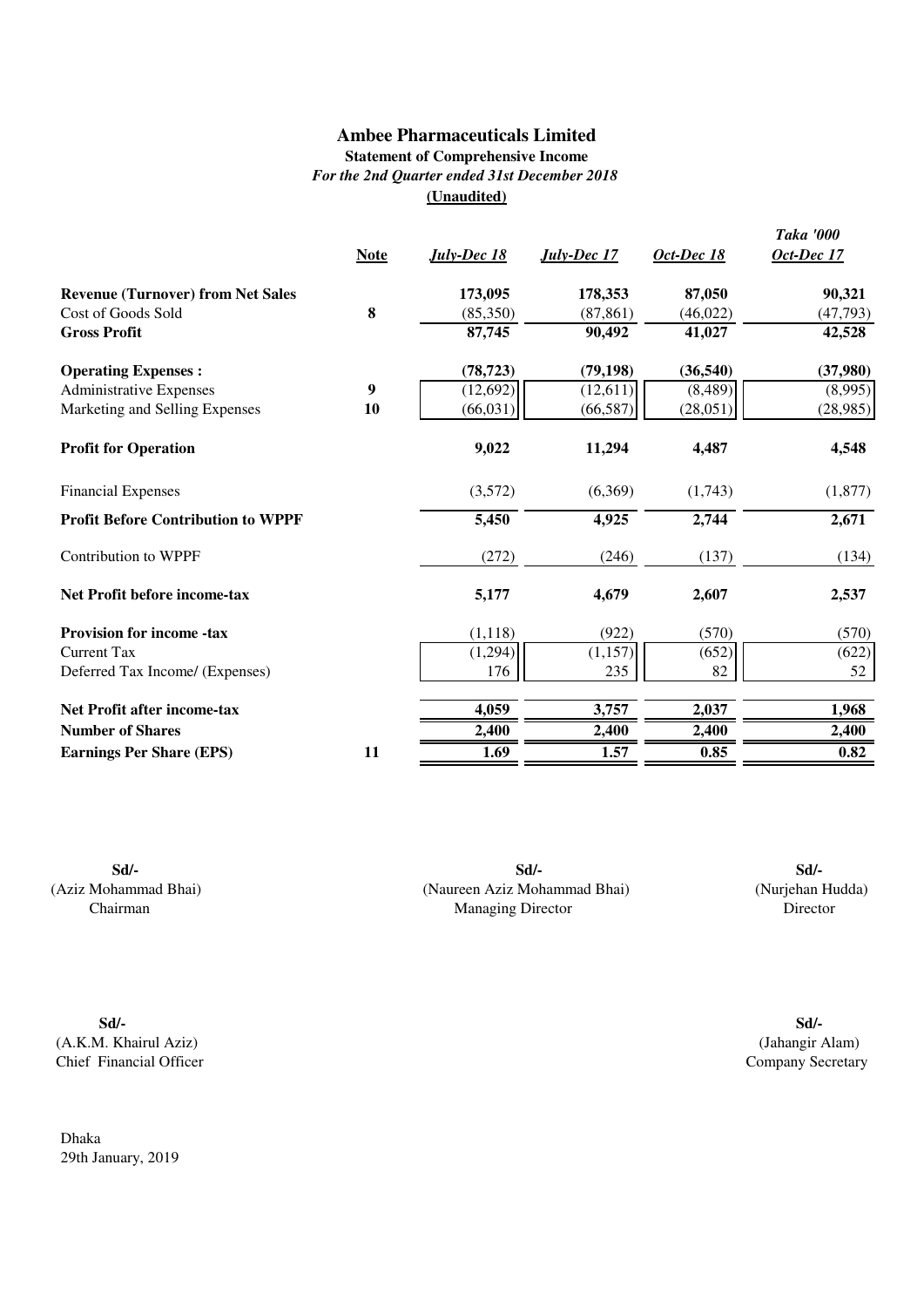**Statement of Changes in Equity** *For the 2nd quarter ended 31st December, 2018* **(Unaudited)**

### **As at 31st December, 2018** *Taka '000*

|                                                   | <b>Share</b><br>Capital      | <b>Tax Holiday</b><br><b>Reserve</b> | <b>Retained</b><br><b>Earning</b> | <b>Total</b> |
|---------------------------------------------------|------------------------------|--------------------------------------|-----------------------------------|--------------|
| At 1st July 2018                                  | 24,000                       | 5,134                                | 32,509                            | 61,643       |
| Dividend for the year 2017-2018                   |                              |                                      | (7,200)                           | (7,200)      |
| Net Profit after income-tax July to December 2018 | $\qquad \qquad \blacksquare$ |                                      | 4,059                             | 4,059        |
| At 31st December 2018                             | 24,000                       | 5,134                                | 29,368                            | 58,502       |
| <b>At 30th June 2018</b>                          | 24,000                       | 5,134                                | 32,509                            | 61,643       |

**As at 31st December , 2017** *Taka '000*

|                                                   | <b>Share</b><br>Capital | <b>Tax Holiday</b><br><b>Reserve</b> | <b>Retained</b><br><b>Earning</b> | <b>Total</b> |
|---------------------------------------------------|-------------------------|--------------------------------------|-----------------------------------|--------------|
| At 1st July 2017                                  | 24,000                  | 5,134                                | 31,445                            | 60,579       |
| Dividend for the year 2016-17                     |                         |                                      | (7,200)                           | (7,200)      |
| Net Profit after income-tax July to December 2017 |                         |                                      | 3,757                             | 3,757        |
| At 31st December 2017                             | 24,000                  | 5,134                                | 28,002                            | 57,136       |
| <b>At 30th June 2017</b>                          | 24,000                  | 5,134                                | 31,445                            | 60,579       |

**Sd/-** (Aziz Mohammad Bhai) Chairman

(Naureen Aziz Mohammad Bhai) (Nurjehan Hudda) **Sd/- Sd/-** Managing Director Director

**Sd/-** (A.K.M. Khairul Aziz) Chief Financial Officer

**Sd/-** (Jahangir Alam) Company Secretary

Dhaka 29th January, 2019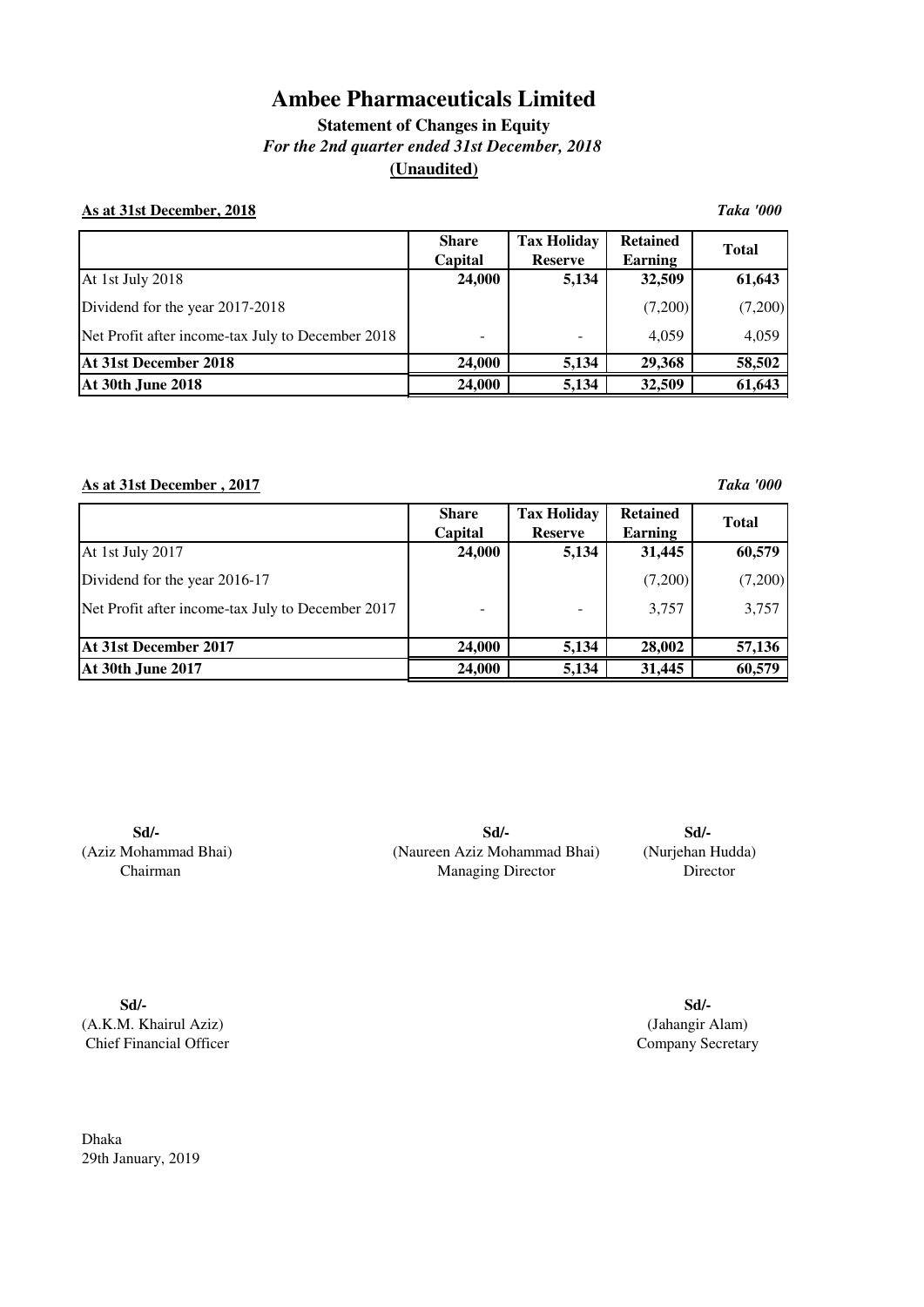## **Statement of Cash Flows (Un-audited)** *For the period from 01 July 2018 to 31st December 2018* **(Unaudited)**

|                                                  |                                           | <b>Taka '000</b>                          |
|--------------------------------------------------|-------------------------------------------|-------------------------------------------|
|                                                  | 2nd Quarter 2018<br><b>July-Dec. 2018</b> | 2nd Quarter 2017<br><b>July-Dec. 2017</b> |
| <b>Cash Flows from Operating Activities:</b>     |                                           |                                           |
| Collection from turnover                         | 174,024                                   | 177,293                                   |
| Payments for cost and expenses                   | (154, 560)                                | (160, 507)                                |
| <b>Finance Expenses</b>                          | (3,572)                                   | (6,369)                                   |
| Income-tax paid/deducted at source               | (2,314)                                   | (2,103)                                   |
| <b>Cash Generated from Operating Activities:</b> | 13,578                                    | 8,314                                     |
| <b>Cash Flows from Investing Activities:</b>     |                                           |                                           |
| <b>Acquisition of Fixed Assets</b>               | (358)                                     | (486)                                     |
| <b>Cash Generated From Investment Activities</b> | (358)                                     | (486)                                     |
| <b>Cash Flows from Financing Activities:</b>     |                                           |                                           |
| Other Finance                                    | (6,624)                                   | 121,821                                   |
| Payment to Bank                                  |                                           | (120,000)                                 |
| Dividend paid                                    | (7,215)                                   | (8,718)                                   |
| <b>Cash Generated From Financial Activities</b>  | (13, 839)                                 | (6, 897)                                  |
| Increase/(Decrease) in cash and cash equivalents | (619)                                     | 931                                       |
| Opening cash and cash equivalents                | 12,659                                    | 13,571                                    |
| Closing Cash and Bank balances                   | 12,040                                    | 14,502                                    |
| Net Operating cash flow per share                | 5.66<br>12                                | 3.46                                      |
|                                                  |                                           |                                           |
| <b>Components of Cash and Cash Equivalents</b>   |                                           |                                           |
| Cash and Cash Equivalents                        | 12,040                                    | 14,502                                    |
| <b>Total Cash and Cash Equivalents</b>           | 12,040                                    | 14,502                                    |

**Sd/- Sd/- Sd/-** (Aziz Mohammad Bhai) (Naureen Aziz Mohammad Bhai) Chairman Managing Director

# (Nurjehan Hudda) Director

**Sd/- Sd/-** (A.K.M. Khairul Aziz) Chief Financial Officer

(Jahangir Alam) Company Secretary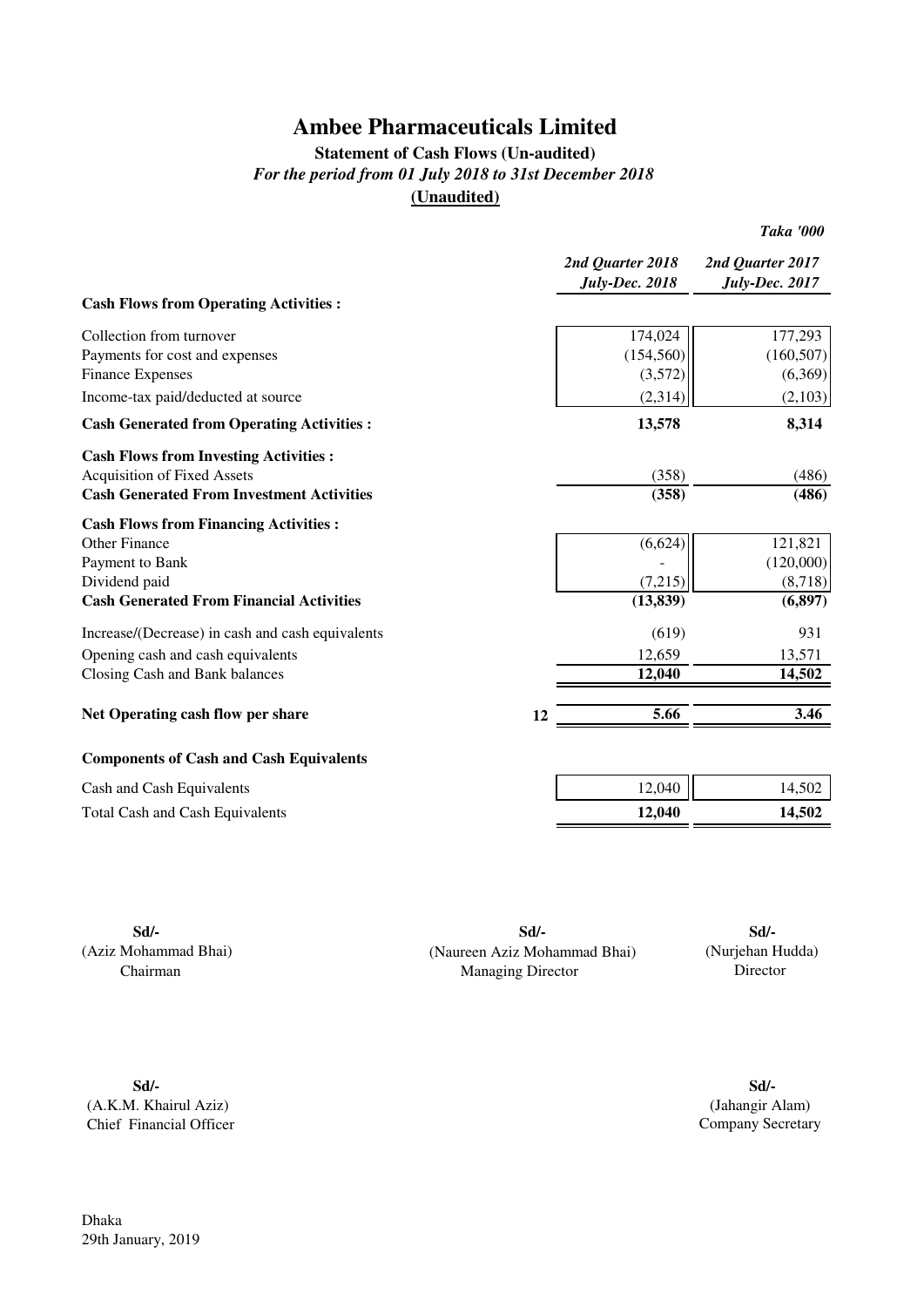## Ambee Pharmaceuticals Limited Selected Notes to the Financial Statement (Un-audited) For the 2nd Quarter ended 31st December, 2018

#### **1.00 About the Company**

The Ambee Pharmaceuticals Limited (the "Company") was incorporated in Bangladesh as a Public Company on 4th February, 1976. It commenced commercial operation in 1978 and went for public issue of shares in 1986. The shares of the Company are listed in the Dhaka and Chittagong Stock Exchanges of Bangladesh.

The registered office of the Company is located at 184/1, Tejgaon I/A, Dhaka – 1208 and the manufacturing plant is located at same place at 184/1, Tejgaon I/A, Dhaka – 1208.

The Company has 17 Sales depots in all over the Bangladesh in different distrcts to keep the Company's Slaes, marketing, distribution and financial activities vibrant and dynamic. The principal activities of the Company were manufacturing of pharmaceuticals drugs and medicines and sales thereof.

#### **2.00 Basis of preparation of Financial Statements**

These Fnancial Statements should be read in conjuction with the Annual Financial Statements as on 30 June 2018, as they provide an update of previously reported information .

The accounting policies and presentation used are consistent with those used in the Annual Financial Statements. The Financial Statements have been prepared in accourdance with the International Financial Reporting Stansards (IFRSs). Where necessary, the comparative figures have been reclssified or extended from the previously reported interim Financial Statements to take into account any presentational changes made in the Annual Financial Statements or in these Interim Financial Statements.

The presentation of the Interim Financial Statements requires management to make estimates and assumptions that affect the reported amounts of revenues, expenses, assets and liabilities at the date of the Interim Financial Statements. If in the future such estimates and assumptions, which are based on management's best judjement at the date of Interim Financial statements, deviate from the actual, the original estimates and assumptions will be modified as appropriate in the period in which the circumstances change.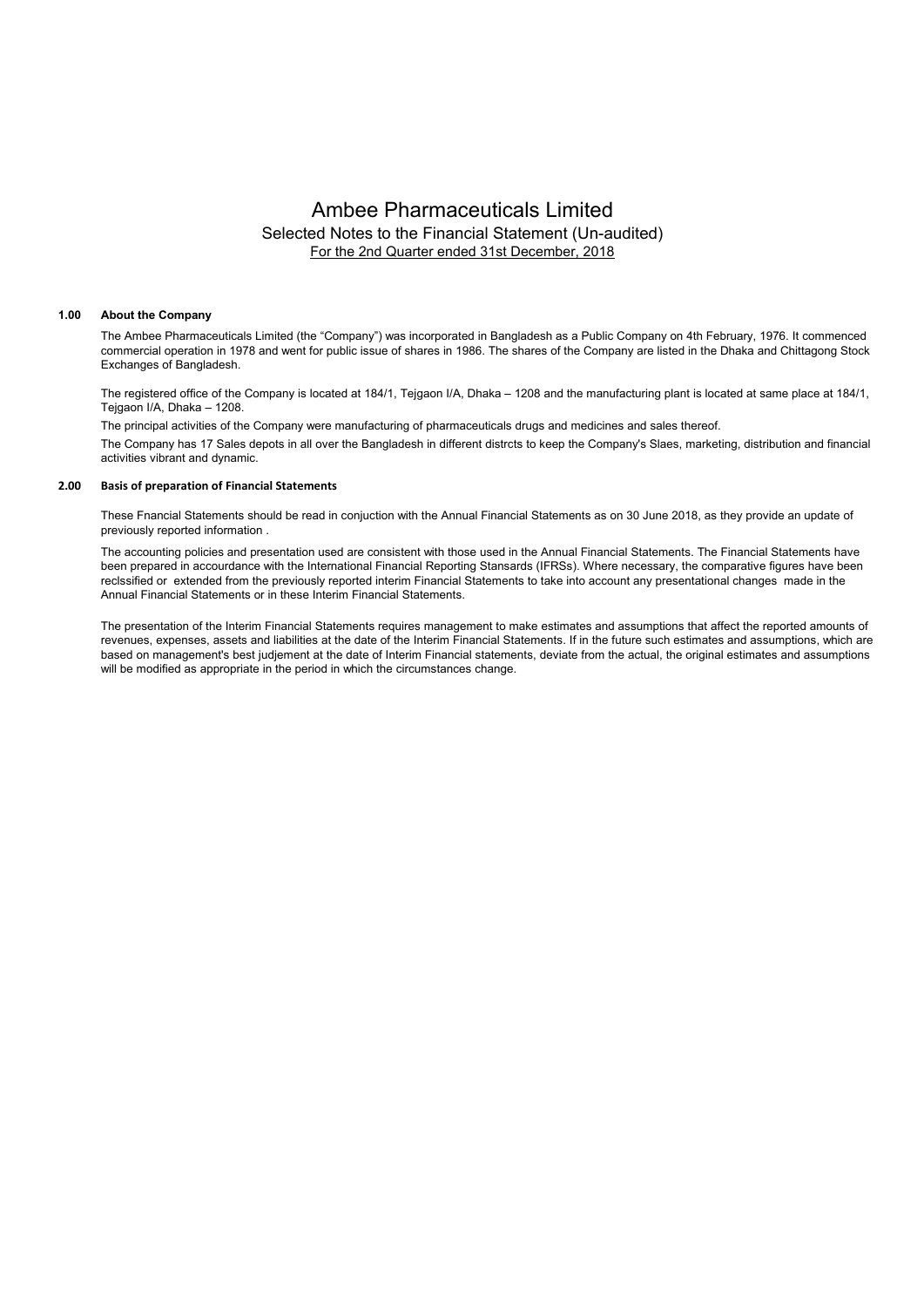#### **3.00 PROPERTY, PLANT & EQUIPMENT :**

|                              |                  | CO <sub>S</sub> T                |                             |                  |                | <b>DEPRECIATION</b> |                             |                |                     |                                    |
|------------------------------|------------------|----------------------------------|-----------------------------|------------------|----------------|---------------------|-----------------------------|----------------|---------------------|------------------------------------|
| <b>Particulars</b>           | As on 01.07.2018 | <b>Addition during</b><br>period | Adjustment<br>during period | As on 31.12.2018 | Rate<br>$\%$   | As on 01.07.2018    | Adjustment<br>during period | For the period | As on<br>31.12.2018 | Net Book Value as<br>on 31.12.2018 |
| <b>Existing Units -1</b>     |                  |                                  |                             |                  |                |                     |                             |                |                     |                                    |
| Land                         | 49,033,738       |                                  |                             | 49,033,738       |                |                     |                             | ٠              |                     | 49,033,738                         |
| Leasehold Land               | 1,215,803        |                                  |                             | 1,215,803        |                |                     |                             |                |                     | 1,215,803                          |
| <b>Factory Building</b>      | 25,453,974       |                                  |                             | 25,453,974       | 2.5            | 13,661,142          | $\overline{\phantom{a}}$    | 147,410        | 13,808,553          | 11,645,422                         |
| Plant and Machinery          | 61,668,702       |                                  |                             | 61,668,702       | $\overline{7}$ | 45,227,966          |                             | 575,426        | 45,803,392          | 15,865,310                         |
| Deep Tube Well               | 1,368,000        |                                  |                             | 1,368,000        | 15             | 1,055,136           |                             | 23,465         | 1,078,601           | 289,399                            |
| Diesel Generating Set        | 446,500          |                                  |                             | 446,500          | 15             | 331,106             |                             | 8,655          | 339,761             | 106,739                            |
| Loose Tools                  | 98,001           |                                  |                             | 98,001           | 15             | 93,505              |                             | 337            | 93,842              | 4,159                              |
| Laboratory Equipment         | 3,200,156        |                                  |                             | 3,200,156        | 10             | 2,172,661           |                             | 51,375         | 2,224,036           | 976,120                            |
| Electrical Installation      | 556,455          |                                  |                             | 556,455          | 10             | 189,621             | $\sim$                      | 18,342         | 207,963             | 348,492                            |
| Laboratory Glass Ware        | 41,626           |                                  |                             | 41,626           | 15             | 41,461              | ٠                           | 12             | 41,473              | 153                                |
| <b>Production Equipment</b>  | 1,220,541        | $\sim$                           | ٠                           | 1,220,541        | 10             | 758,345             | $\sim$                      | 23,110         | 781,455             | 439,086                            |
| Transport and Vehicles       | 12,530,135       |                                  | $\sim$                      | 12,530,135       | 20             | 8,327,793           | $\sim$                      | 420,234        | 8,748,028           | 3,782,107                          |
| Motorcycle                   | 38,662,774       |                                  | ٠                           | 38,662,774       | 20             | 16,403,201          | $\sim$                      | 2,225,957      | 18,629,159          | 20,033,615                         |
| Furniture and Fixtures       | 3,510,681        |                                  | ٠                           | 3,510,681        | 10             | 2,498,695           | ٠.                          | 50,599         | 2,549,294           | 961,387                            |
| Office Equipment             | 12,036,486       | 357,650                          | ٠                           | 12,394,136       | 15             | 9,053,877           | $\sim$                      | 250,519        | 9,304,396           | 3,089,740                          |
| Office By-cycles             | 15,962           |                                  | ٠                           | 15,962           | 20             | 15,597              |                             | 37             | 15,634              | 329                                |
| <b>Books</b>                 | 98,060           |                                  |                             | 98,060           | 15             | 88,504              |                             | 717            | 89,221              | 8,839                              |
| Sub Total                    | 211,157,594      | 357,650                          |                             | 211,515,244      |                | 99,918,613          | $\mathbf{r}$                | 3,796,195      | 103,714,809         | 107,800,436                        |
| Injectable (Ampoule) Unit -2 |                  |                                  |                             |                  |                |                     |                             |                |                     |                                    |
| <b>Factory Building</b>      | 3,627,409        |                                  |                             | 3,627,409        | 2.5            | 1,187,470           | $\sim$                      | 30,499         | 1,217,969           | 2,409,440                          |
| Plant and Machinery          | 9,221,953        |                                  | ٠                           | 9,221,953        | $\overline{7}$ | 6,533,002           | $\overline{\phantom{a}}$    | 94,113         | 6,627,115           | 2,594,838                          |
| Production Equipment         | 80,500           |                                  | ٠                           | 80,500           | 10             | 62,712              | $\sim$                      | 889            | 63,601              | 16,899                             |
| Transport and Vehicles       | 2,235,000        |                                  |                             | 2,235,000        | 20             | 2,173,790           | $\sim$                      | 6,121          | 2,179,911           | 55,089                             |
| Furniture and Fixture        | 930,903          | $\sim$                           | ٠                           | 930,903          | 10             | 758,510             | $\sim$                      | 8,620          | 767,130             | 163,773                            |
|                              |                  |                                  |                             |                  |                |                     |                             |                |                     |                                    |
| <b>Sub Total</b>             | 16,095,765       | $\sim$                           |                             | 16,095,765       |                | 10,715,484          | $\sim$                      | 140,243        | 10,855,727          | 5,240,038                          |
| 31st December, 2018 Tk.      | 227,253,359      | 357,650                          |                             | 227,611,009      |                | 110,634,097         | $\mathbf{r}$                | 3,936,438      | 114,570,535         | 113,040,474                        |
| June 30, 2018 Tk.            | 221,482,359      | 5,771,000                        |                             | 227,253,359      |                | 101,579,761         | $\overline{\phantom{a}}$    | 9,054,335      | 110,634,097         | 116,619,262                        |

Cost of Goods Sold (Note - 8)

**Note : Depreciation Charged to : 31-12-2018 30-06-2018 30-06-2018 30-06-2018 30-06-2018 30-06-2018 30-06-2018 30-06-2018 30-06-2018 30-06-2018 30-06-2018 30-06-2018 30-06-2018 30-06-2018 30-0** Administrative Expenses (Note - 9) 6,958,708 2,948,064 6,958,708 2,948,064 6,958,708 2,948,064 6,958,708 2,948 Tk. 3,936,437 9,054,336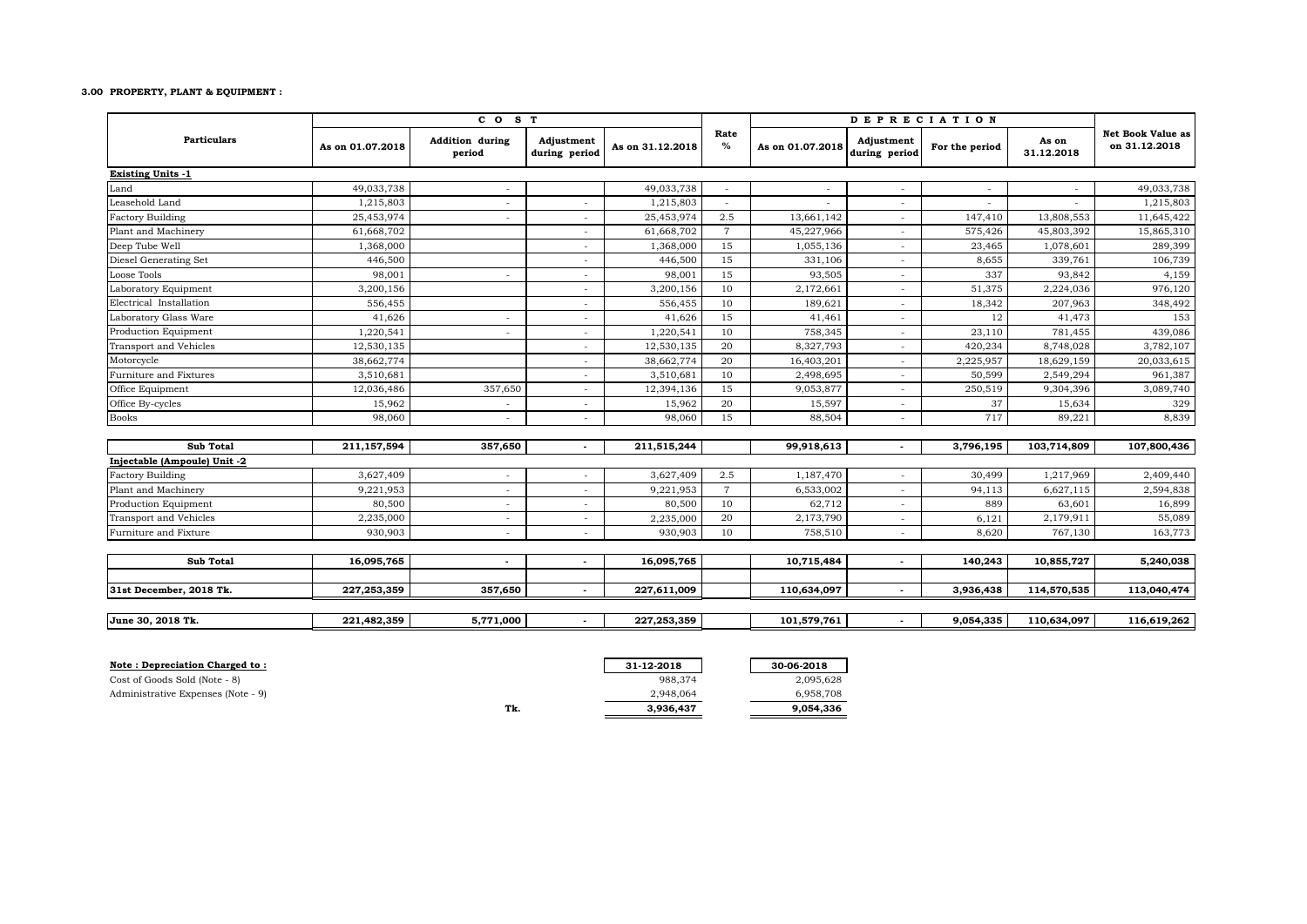**Tk' 000**

| 4.00 | Inventories                                                                                                            | As at 31st<br>Dec, 2018   | As at June<br>30, 2018    |
|------|------------------------------------------------------------------------------------------------------------------------|---------------------------|---------------------------|
|      | Raw & Packing materials<br>(including Work in Process, Promotional Materials & Materials in Transit)<br>Finished goods | 106,202<br>47,532         | 106,095<br>47,855         |
|      |                                                                                                                        | 153,734                   | 153,950                   |
| 5.00 | <b>Advances, Deposits and Pre-payments</b>                                                                             |                           |                           |
|      | a) Advances<br>b) Deposit and Prepayments                                                                              | 86,869<br>3,264<br>90,133 | 84,506<br>3,598<br>88,104 |
|      | a) Advances                                                                                                            |                           |                           |
|      | Advances to staff                                                                                                      | 3,082                     | 3,228                     |
|      | Advance Rent<br>Income tax                                                                                             | 1,280<br>52,100           | 1,325<br>49,873           |
|      | Against purchases and expenses                                                                                         | 12,050                    | 12,374                    |
|      | Associated Undertaking                                                                                                 | 18,357                    | 17,707                    |
|      | Sub total                                                                                                              | 86,869                    | 84,506                    |
|      | b) Deposit and Prepayments<br>VAT deposit                                                                              | 1,472                     | 1,009                     |
|      | L/C Margin                                                                                                             | 456                       | 1,252                     |
|      | Guarantee Margin<br><b>Other Deposits</b>                                                                              | 20<br>1,291               | 20<br>1,291               |
|      | Pre-payments                                                                                                           | 25                        | 25                        |
|      | Sub total                                                                                                              | 3,264                     | 3,598                     |
| 6.00 | <b>Cash &amp; Cash Equivalents</b>                                                                                     |                           |                           |
|      | In hand                                                                                                                | 9,820                     | 9,546                     |
|      | At banks:                                                                                                              | 2,220                     | 3,113                     |
|      | In current account<br>In in-operative account                                                                          | 2,139<br>81               | 3,032<br>81               |
|      |                                                                                                                        | 12,040                    | 12,659                    |
| 7.00 | <b>Lease Finance</b>                                                                                                   |                           |                           |
|      | A. Non-Current Portion                                                                                                 | 3,190<br>3,190            | 6,616<br>6,616            |
|      |                                                                                                                        |                           |                           |
|      | <b>B.</b> Current Position                                                                                             | 7,581<br>7,581            | 8,138<br>8,138            |
|      |                                                                                                                        |                           |                           |
|      | <b>Lease Finance</b>                                                                                                   |                           |                           |
|      | Loan from GSP Finance                                                                                                  | 10,770                    | 14,754                    |
|      | Less: Current Portion of long term loan being payable within one year                                                  | (7, 581)<br>3,189         | (8, 138)<br>6,616         |
|      |                                                                                                                        |                           |                           |
|      | Gross Finance Lease- minimum lease liability                                                                           |                           |                           |
|      | Within one year                                                                                                        | 8,161                     | 9,723                     |
|      | After one year                                                                                                         | 3,648                     | 7,997                     |
|      | <b>Total</b>                                                                                                           | 11,809                    | 17,720                    |
|      | Less: Future finance charges on finance lease liability                                                                | 1,039                     | 2,966                     |
|      | Present Value of Finance Lease liability                                                                               | 10,770                    | 14,754                    |
|      | This consist of as follows:                                                                                            |                           |                           |
|      | Within one year                                                                                                        | 7,580                     | 8,138                     |
|      | Within two to five years                                                                                               | 3,190                     | 6,616                     |
|      | <b>Total Present Value of Finance Lease liability</b>                                                                  | 10,770                    | 14,754                    |